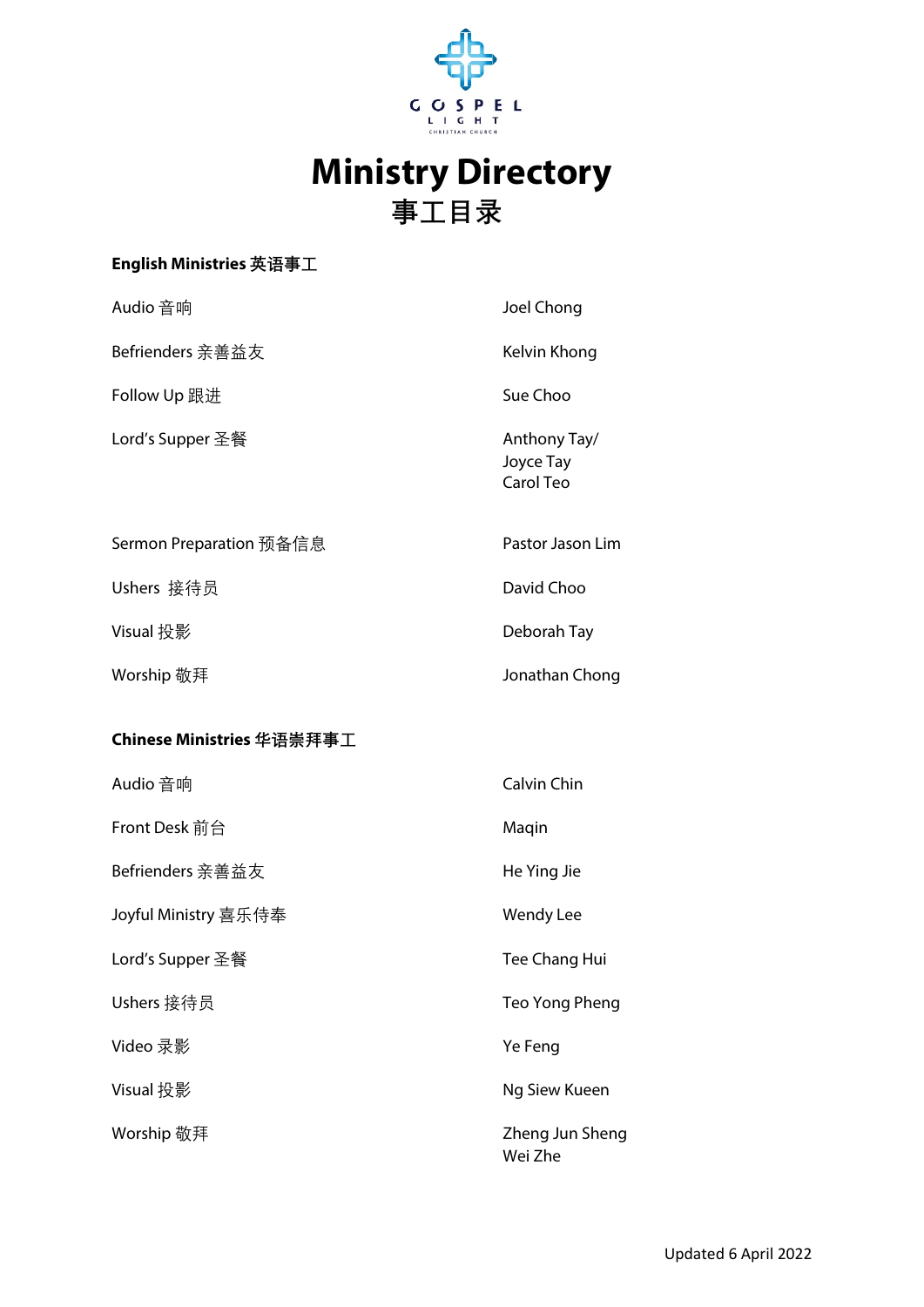## **Youth Ministries 青少年崇拜事工**

| Audio 音响                               | <b>Isaac Tok</b>                                                                                                                           |
|----------------------------------------|--------------------------------------------------------------------------------------------------------------------------------------------|
| Shepherding 牧养                         | Pastor Sin Yu Fei<br>Daniel Yip                                                                                                            |
| Care Groups 联系                         | Pastor Sin Yu Fei<br>Daniel Yip<br>Petrina Leow (interim leader)<br>Yeo XinYi<br>Joy Lim<br><b>Gabriel Tok</b><br>Raynor Cheng<br>Ryan Ong |
| Discipleship 门徒培训                      | Sin Yu Fei<br>Daniel Yip<br>Tay Dao Rou<br>Hannah Sin                                                                                      |
| Outreach 对外接触                          | Pierce Yeo                                                                                                                                 |
| <b>Parents Support Group</b><br>家长支援小组 | <b>Elder Eugene Cheng</b><br>Helen Cheng                                                                                                   |
| Visual 投影                              | <b>Isaac Tok</b>                                                                                                                           |
| Worship 敬拜                             | Daniel Yip<br>John Vilches (Interim Leader)                                                                                                |
| Filipino Ministries 菲律宾崇拜事工            |                                                                                                                                            |
| Audio 音响                               | Ernie Maja                                                                                                                                 |
| Bible Correspondence Course 查经课程       | Marites Oringo                                                                                                                             |
| Children 儿童                            | Jeandie Dumo                                                                                                                               |
| Guitar for Christ 吉他敬拜栽培事工             | Alfredo Tolentino<br>Micah Dumo                                                                                                            |
| Hospitality 接待                         | Rick Sumayao<br><b>Franklin Vilches</b>                                                                                                    |
| Lord's Supper 圣餐                       | <b>Marites Cueto</b><br>Jenny Oliquino                                                                                                     |
| Outreach: Cebuano Men<br>对外接触事工:宿务(男士) | <b>Elder Sonny Argote</b>                                                                                                                  |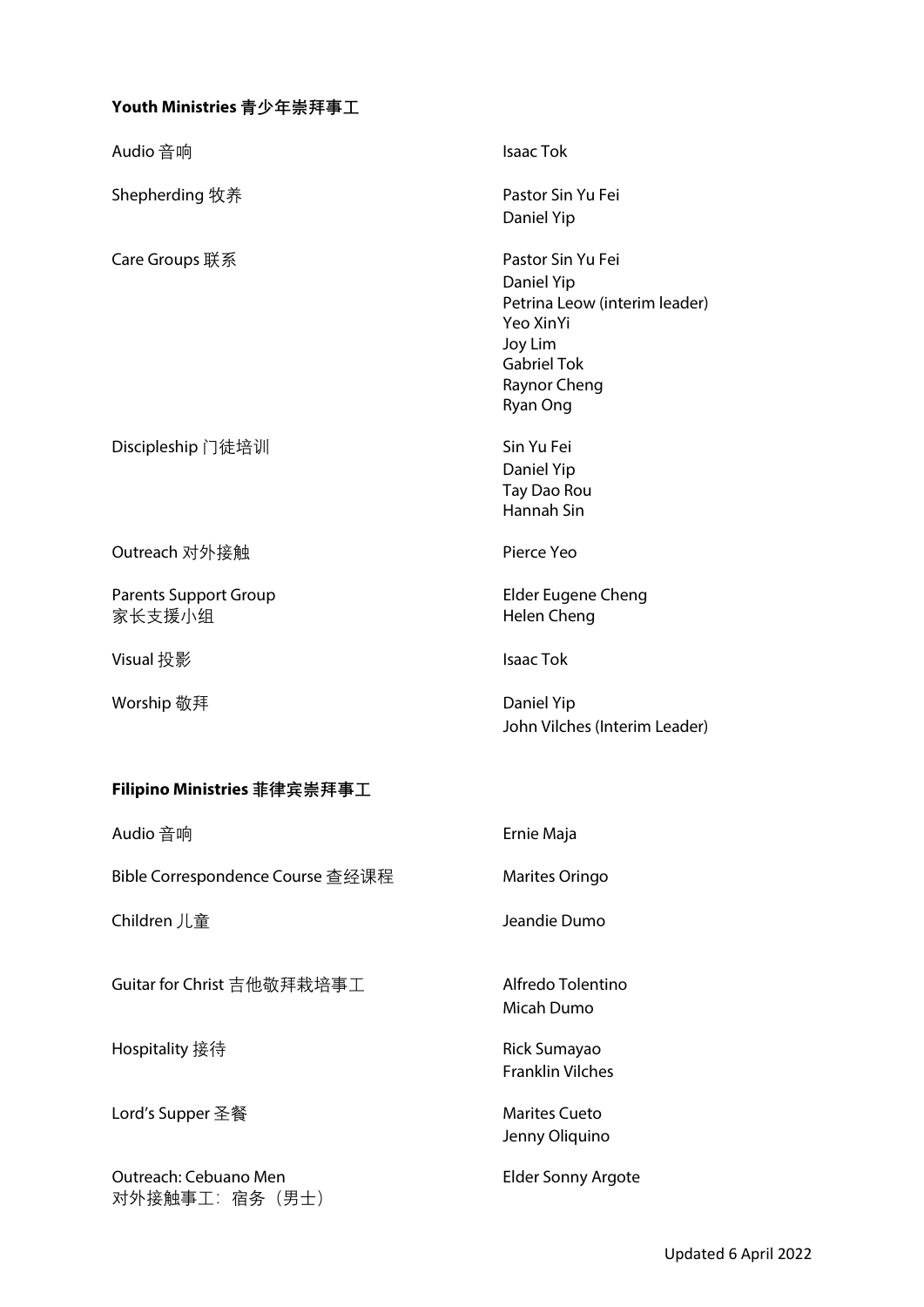| Outreach: Lucky Plaza/ Waterway Point<br>对外接触事工:幸运大夏/水滨坊 | Lorna Sinon                          |  |
|----------------------------------------------------------|--------------------------------------|--|
| Outreach: Safe House<br>对外接触事工:Safe House                | Pastor Nazario Sinon                 |  |
| <b>Outreach: Seafarers</b><br>对外接触事工:海员                  | Nelson Sotelo                        |  |
| Transport 交通                                             | Nino Manalang<br>Warren Amparo       |  |
| Visual 投影                                                | Ernie Maja                           |  |
| Welcome and Ushering<br>迎宾与接待                            | Marites Cueto<br>Marites Oringo      |  |
| Worship 敬拜                                               | Jeandie Dumo<br>Pastor Nazario Sinon |  |
| Church-wide Ministries 跨部门教会事工                           |                                      |  |

Kinders (5-6 years)

幼儿班 (5-6岁)

1年级-6年级

Playgroup (1-2 Years)

游戏班 (1-2岁)

Tots (3-4 Years)

Graphic Design

Photography

Social Media

Transcription

社交媒体

文字记录

Video

录影

网站

Website

平面设计

摄影

豆豆班 (3-4岁)

P1-P6

Hannah Sin

Hannah Sin

Simon Lim

Hannah Sin

Kevin Neo

Hannah Sin

Michelle Choo

Teo Ee Kwang

Claudia Choo

Teo Ee Kwang

Patrick Teo

Derrick Ng

Fong Hin Hee

Teo Ee Kwang

Michelle Choo

Children sonShine:

Children sonShine:

Children sonShine:

Children sonShine:

Communications:

Communications:

Communications:

Communications:

Communications:

Communications:

儿童主日学

儿童主日学

儿童主日学

儿童主日学

通信与资讯

通信与资讯

通信与资讯

通信与资讯

通信与资讯

通信与资讯

Updated 6 April 2022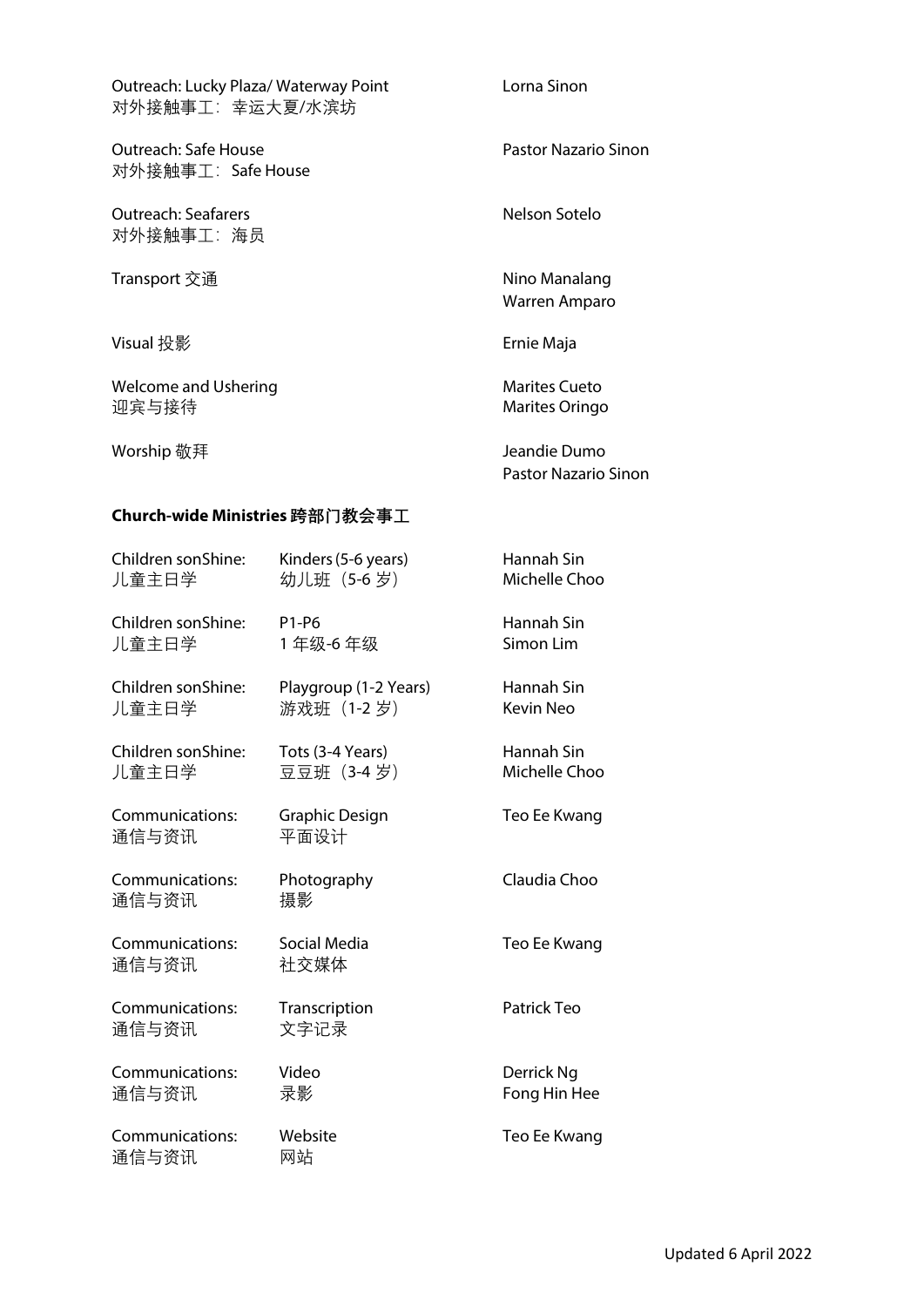| <b>Community Engagement: Silver Joy</b><br>社区联系:银光乐                                   |                                | Jenny Low                        |
|---------------------------------------------------------------------------------------|--------------------------------|----------------------------------|
| <b>Community Engagement:</b><br><b>Handchimes</b><br>社区联系:手钟乐器                        |                                | Anne Choo<br>Cecilia Lim         |
| <b>Community Engagement: Ping Pong</b><br>社区联系:乒乓                                     |                                | Linda Chan<br>Leander Jansen     |
| <b>Community Engagement: ShineKidz</b><br>社区联系: 校后儿童俱乐部                               |                                | Tan Zhen Wah                     |
| <b>Community Engagement:</b><br>St. Luke's ElderCare<br>社区联系:圣路加乐龄关怀中心                |                                | <b>Trevor Tan</b>                |
| <b>Community Engagement:</b><br><b>Urban Farming</b><br>社区联系:都市农夫                     |                                | Linda Chan                       |
| Connections:<br>联系                                                                    | Service Support<br>支援服务        | <b>Timothy Tan</b><br>Marcus Tay |
| Connections:<br>联系                                                                    | <b>Traffic Marshal</b><br>交通指挥 | <b>KC Sin</b>                    |
| Connections:<br>联系                                                                    | Transportation<br>交通           | Deacon Alvin Choo                |
| <b>Christian Education:</b><br><b>Beginners Programme</b><br>基督徒教育 (初信课程)             |                                | Tan Gheng Mun                    |
| <b>Christian Education:</b><br><b>Christian Education Programme</b><br>基督徒教育(基督徒教育课程) |                                | Pastor Seethor Chee Keen         |
| <b>Christian Education:</b><br><b>Expository Bible Teaching</b><br>基督徒教育(释经指导)        |                                | Jerry Koh                        |
| Christian Education:<br><b>Topical Study Programme</b><br>基督徒教育(主题读经课程)               |                                | Pastor Seethor Chee Keen         |
| Infrastructure: Technical Support<br>基础设施(技术支援)                                       |                                | Deacon Willy Dumo                |
| Pastoral Care: Biblical Counselling<br>牧养与关怀:辅导(以圣经为原则)                               |                                | <b>Elder Thomas Teh</b>          |